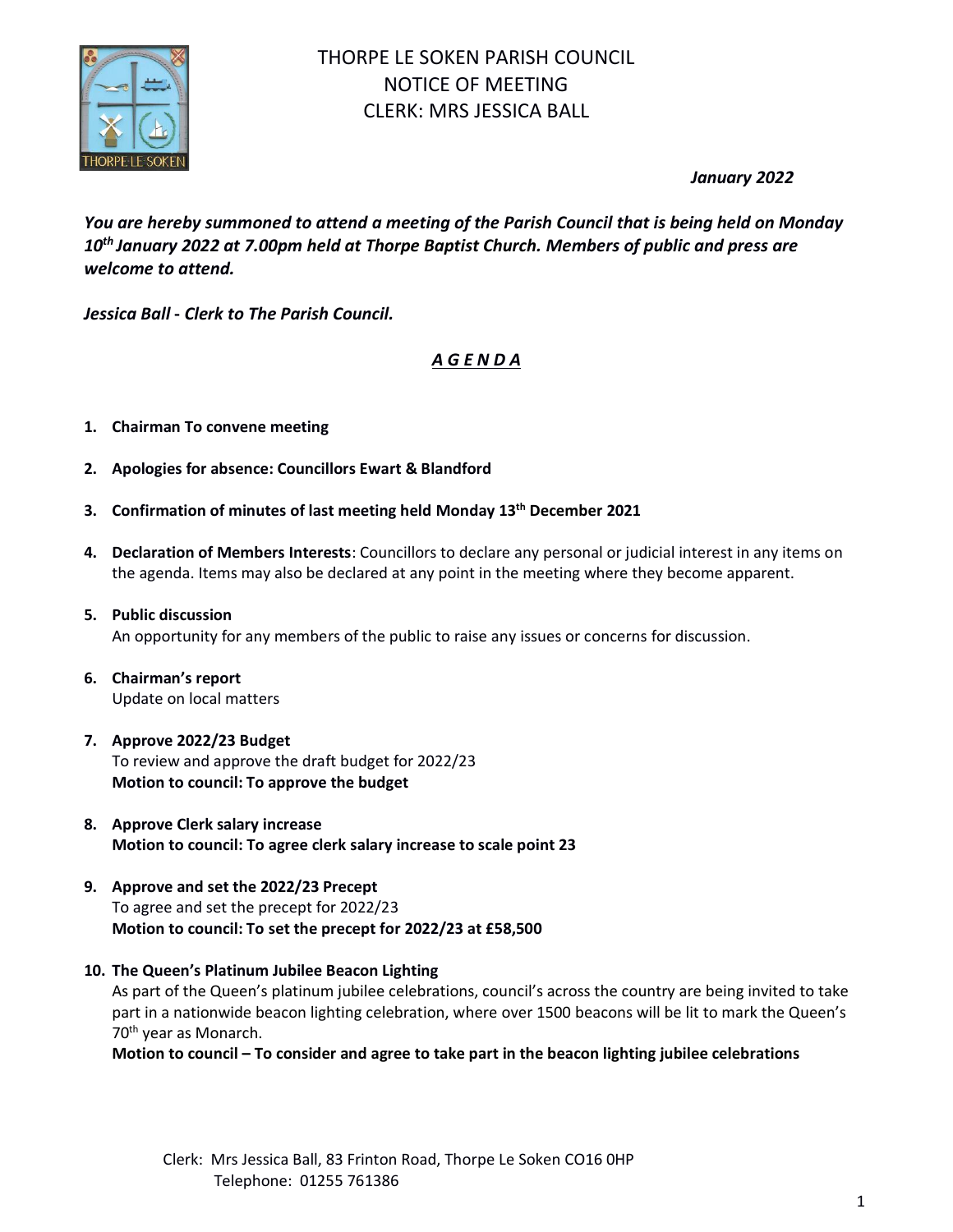## **11. Storage container**

In readiness for the handover of the allotments and further to previous discussions regarding a storage container for PC equipment, the council are asked to agree a spend limit for a 20 foot storage container. **Motion to council – to agree spend for storage container from the allocated capital reserves**

## **12. Planning**

**Applications received**

| 21/01978/FULHH  | Proposed vehicle access/drop kerb                 | 45 Frinton Road               |
|-----------------|---------------------------------------------------|-------------------------------|
| 21/02022/FUL    | Proposed erection of two-bedroom bungalow         | <b>Chinese Cottage</b>        |
|                 | together with carport, further car parking space, | <b>Restaurant High Street</b> |
|                 | refuse provision and amenity space                |                               |
| 21/02075/DETAIL | Access, Appearance, Landscaping, Layout and       | Land South of Frinton         |
|                 | Scale for application 18/00098/OUT                | Road                          |
| 21/02088/ADV    | Placement and erection of five number site        | Site to South of Frinton      |
|                 | advertisments.                                    | Road Frinton Road             |
| 21/02131/FUL    | Proposed bungalow                                 | Land adjacent Ashcroft St     |
|                 |                                                   | Michaels Road                 |

## **Applications determined**

| 21/01767/FULHH  | Proposed linked extension to and conversion of  | 107 Landermere road    |
|-----------------|-------------------------------------------------|------------------------|
| Approval - Full | outbuilding to living space                     |                        |
| 21/01411/FUL    | Variation of conditions 3, 5, and 6 (occupation | Land adjacent Thorpe   |
| Approval - Full | conditions)                                     | Cross Lodge 26 Frinton |
|                 |                                                 | Road                   |

## **13. Accounts for period 14th Dec – 10 th Jan incl.**

## **To receive and approve the monthly accounts and payments.**

Cllrs to approve Cheques/on-line payments for signature/approval, agree D/Debits & S/Orders: All cheques/on-line payments to be signed by two designated members of PC.

| Cheque # | Payee | Invoice No | Amount | <b>VAT</b> | <b>Budget line</b> |
|----------|-------|------------|--------|------------|--------------------|
|          |       |            |        |            |                    |
|          |       |            |        |            |                    |
|          |       |            |        |            |                    |
|          |       |            |        |            |                    |
|          |       |            |        |            |                    |
|          |       |            |        |            |                    |

## *STANDING ORDERS:*

Jess Ball £867.68 Staff Wages Naze Lamb **E490** Playing field maintenance